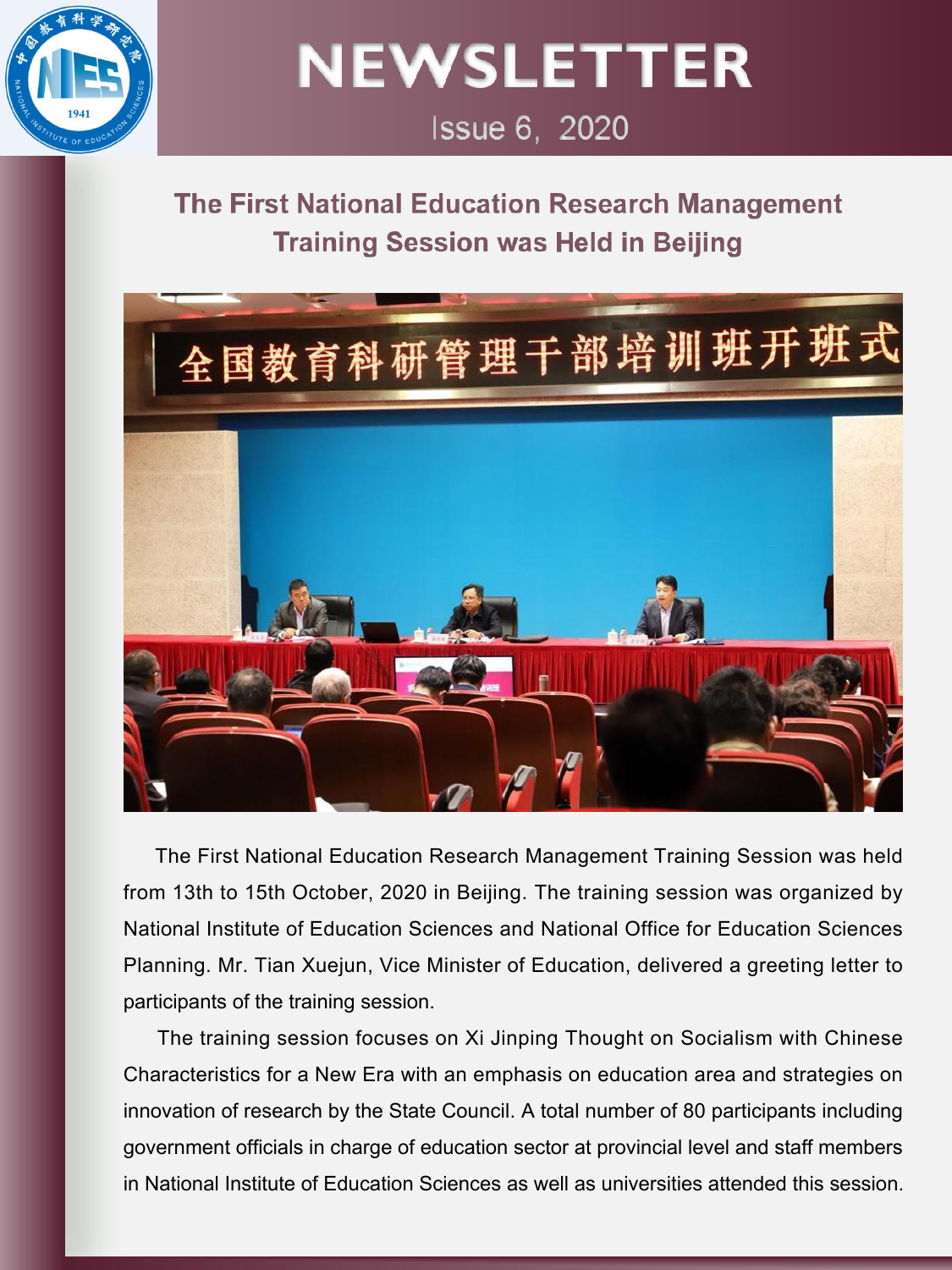

# **NEWSLETTER** Issue 6, 2020

## **NIES Hosts a Public Forum for Education on the Hard working Spirit in Primary and Secondary Schools**

From August 1 to 29, 2020, the Research Center for Curriculum and Instruction and the Journal of Moral Education China jointly held a public forum for education on the hard-working spirit in primary and secondary schools. It gathered experts and scholars from relevant research fields to comprehensively and deeply interpret the theoretical connotation of education on the hard working spirit relating to education policies.

This public forum specially invited the core members, experts and scholars who drafted and developed the "Guideline on Strengthening Education on the Hard-working Spirit among Students in Universities, Secondary and Primary Schools in the New Era" and " Pilot Guidelines for Education on the Hard-working Spirit in Colleges, Secondary and Primary Schools", as well as a number of directors from local education bureau, principals and education practitioners to explain, discuss and share their knowledge about Education on the Hard-working Spirit.

The forum mainly focuses on the following contents: first, the in-depth interpretation of the policy documents, such as the characteristics of education on the hard-working spirit and the requirements of times, the construction of a higherlevel education system promoted by education on the hard-working spirit, and the interpretation of the "Pilot Guidelines for Education on the Hard-working Spirit in Colleges, Secondary and Primary Schools"; Second, the exploration of implementation aspects and basic path strategies of education on the hard-working spirit, such as the key points and implementation strategies of education on the hard-working spirits, the cultivation of the working spirit, and the priority areas of the evaluation of the education on the hard working spirit in primary and secondary school. The third point is regarding the design and practical display of various types of education on the hard-working spirit, such as the design and implementation in daily life education, service education, production education and hands-on week, as well as the experience sharing and resources construction of regions and schools regarding education on the hard working spirit and so on.

In view of the problems existed in the implementation of education on the hard working spirit in primary and secondary schools, such as insufficient understanding, imperfect curriculum and lack of resources, the public forum uses a series of courses to solve the puzzles and difficulties in education and teaching, and provides a paradigm of learning and reference with excellent practical experience for schools. It is highly regarded by the majority of educators. The audiences are distributed in all provinces, cities and autonomous regions in China.

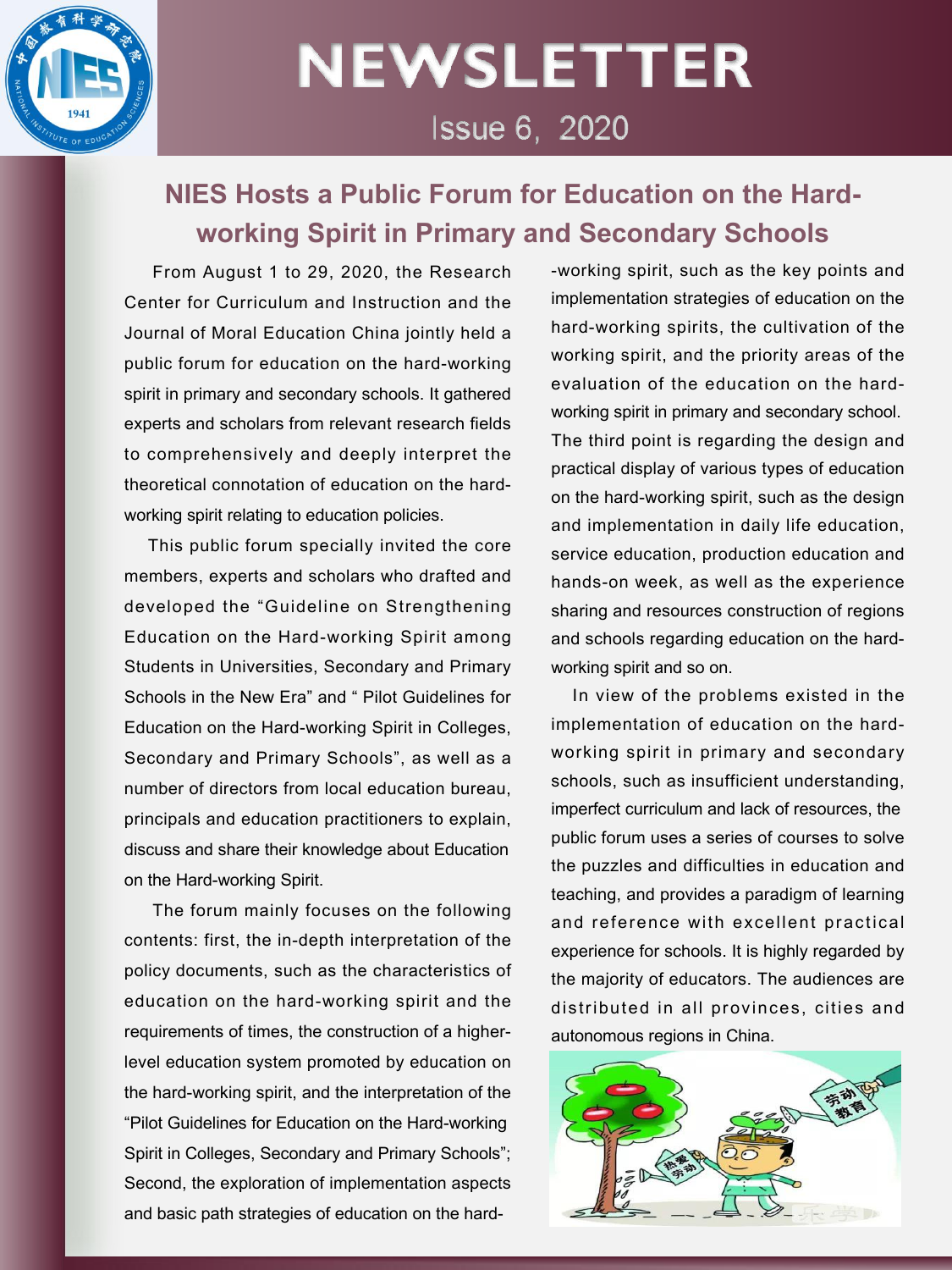

# **NEWSLETTER**

Issue 6, 2020

Dr. Jiang Xiaoyan Attended the Online Academic Events **Hosted by Moscow State University of Psychology and Education** 

Dr. Jiang Xiaoyan, Associate Research Fellow of International Comparative Education Research Center of NIES, attended the online events of "Davydov: Traditions and Innovations"invited by China-Russia Committee for Peace, Friendship and Development from 21st to 24th September 2020, and delivered a speech entitled " School of the Future: Chinese Approach".

Participants discussed on the themes of "Mind and Reasoning in Thinking and Activity: the Approach of the Scientific School of V.V. Davydov","Monitoring of Educational Results in the System of Developing Education", "Developing Education Today: Problems of Theory and



Practice", "Modern school in context of ideas of V.V. Davydov: Problematization, Design Assessment of educational effects" and "Pedagogical staff for developing education". A total number of70 delegates from China, Russia, U.S., Italy, Ukraine, Kazakhstan, Serbia, Lithuani, etc., attended the conference. The participants spoke highly of Dr. Jiang's presentation which has made contribution to disseminating the China approach on future education and reform as well as sharing Chinese experience on "AI+ Education".